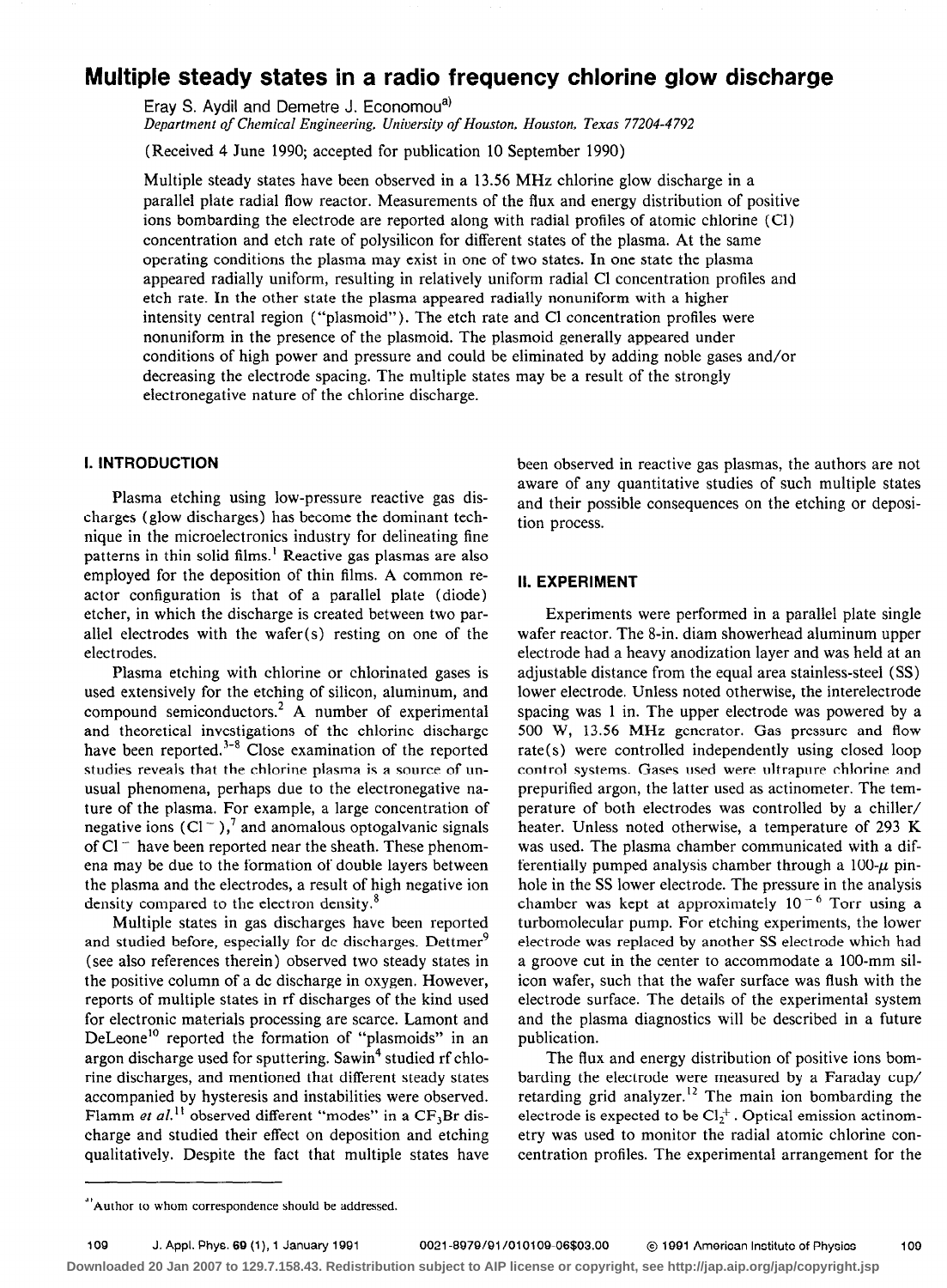

FIG. 1. Schematic of the spatially resolved laser interferometry apparatus.

optical emission diagnostics has been described by Economou et  $al$ <sup>13</sup> Briefly, the plasma emission was collected through a set of pinholes to attain spatial resolution. The light was focused onto an optical fiber and was transmitted to a monochromator. The dispersed light was detected using a diode-array detector. The 837.6-nm Cl atom line and the 811.5-nm Ar line were used for actinometry. Data were processed as before<sup>13</sup> in order to obtain the Cl atom radial concentration profiles.

There is some controversy regarding the application of actinometry to monitor Cl atoms in a chlorine discharge<sup>5,14</sup> as the discharge parameters vary. Actinometry can be used to monitor the Cl atom density when the excited state, whose emission is being monitored, is created by electron impact excitation only. The relative contribution of other mechanisms producing the excited state must be negligible. Reactions such as dissociative excitation and dissociative attachment may produce excited chlorine atoms and thus make actinometry invalid. Gottscho and Donnelly<sup>14</sup> concluded from observations of the spectral line shapes that actinometry is invalid for Cl atoms if the emission from the sheaths is sampled. However, it was found that the 837.6~nm line can be used to monitor the Cl atom concentration actinometrically if emission is sampled from the plasma center. Richards et  $al<sup>5</sup>$  found actinometry to be invalid for monitoring Cl atoms. However, the authors sampled the emission from the entire discharge, including the sheaths. In the present work, optical emission from the central plane of the discharge away from the sheaths was sampled.

The etch rate of polysilicon was measured in situ using spatially resolved laser interferometry (Fig. 1). This technique is an extension of conventional laser interferome $try, <sup>15,16</sup>$  and uses multiple laser beams and detectors. The beam from a He-Ne laser (632.8 nm) was split into multiple beams (four in this study) using beamsplitters, which



FIG. 2. Ion bombardment flux as a function of pressure. Other conditions were 100 W, 1-in. electrode spacing, and 25 sccm.

were directed to different radial positions on the wafer. The specular reflection intensity from each radial position was monitored using photodetectors. The reflected intensity varied periodically as the thickness of the film being etched changed, and the etch rate at each radial position was calculated from the period of the intensity variation. Multichannel interferometry provided an in situ measurement of etch rate and uniformity.

# Ill. RESULTS AND DISCUSSION

Figure 2 shows the ion bombardment flux, as measured by the Faraday cup, as a function of pressure at a power of 100 W, and a flow rate of 25 seem of pure chlorine. The ion flux versus pressure exhibits hysteresis, and two steady states are observed for identical discharge conditions. As the pressure was increased slowly, starting from 0.3 Torr, the ion flux increased slightly following branch  $ABC$  until point C was reached at a pressure of 0.86 Torr. At that point a sudden increase in the ion flux was recorded as the discharge entered the upper state. Further increase in pressure yielded trace DE. Conversely, as the pressure was slowly lowered starting from point  $E$ , the upper branch  $EDF$  was described down to a pressure of 0.60 Torr (point  $F$ ), at which point the discharge returned to the lower branch. Further decrease in pressure resulted in trace BA. The experimental data points in Fig. 2 were collected in two experiments on different days, and the scatter of the data represents the reproducibility of the measurements.

The appearance of the discharge in the two states was distinctly different. In the lower state  $ABC$ , the radial distribution of the plasma glow appeared rather uniform. However, in the upper state  $FDE$ , the radial distribution of the plasma glow was nonuniform, having a central region of higher emission intensity, surrounded by a diffuse region extending to the electrode edges (Fig. 3). The higher intensity central region will be hereafter called the "plasmoid." During the transition from one branch to the other, the plasmoid appeared or disappeared rather suddenly. The diameter of the plasmoid was a function of the operating conditions (especially power), and it was in the range of 2-4 in. for the parameter values studied. By using a

**Downloaded 20 Jan 2007 to 129.7.158.43. Redistribution subject to AIP license or copyright, see http://jap.aip.org/jap/copyright.jsp**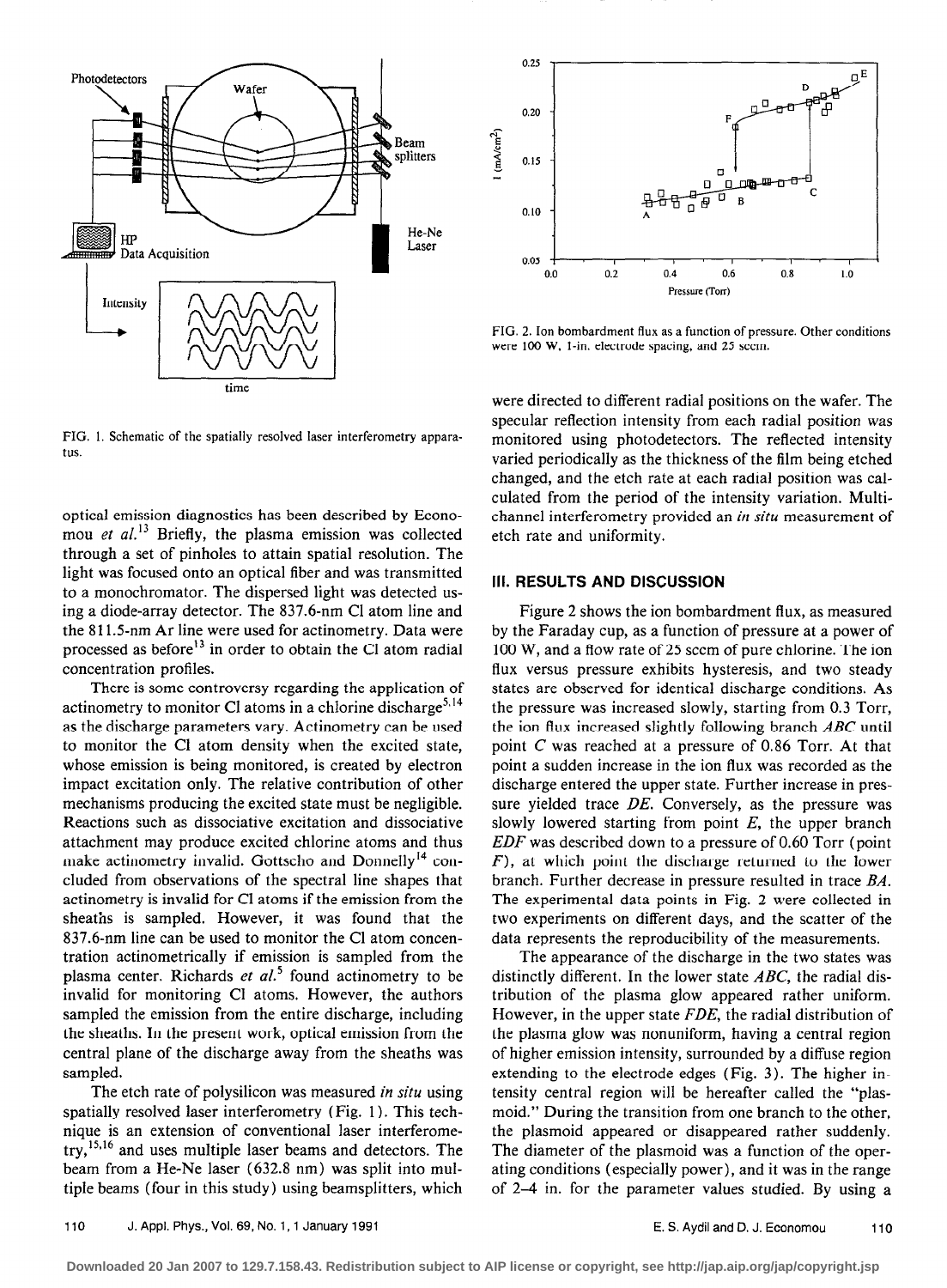

sufficiently high power, the plasmoid diameter could be made equal to the electrode diameter. The *axial* distribution of the plasma glow in the plasmoid was nonuniform, with striations as shown schematically in Fig. 3.

The higher emission intensity of the plasmoid suggests that the power density is higher in the plasmoid as compared to the rest of the discharge. A higher power density implies higher rates of ionization and dissociation in the plasmoid. Hence, as soon as the plasmoid forms, the ion flux (measured through a pinhole in the electrode center) increases suddenly (transition from  $C$  to  $D$ ). Conversely, as soon as the plasmoid disappears the measured ion flux decreases suddenly (transition from  $F$  to  $B$ ). The critical pressure at which the plasmoid appeared (disappeared) depended on how fast the pressure was increased (decreased) as one moved along the lower (upper) branch, as well as how tightly the flow rate and incident power were controlled. In the experiments reported here, the pressure was changed in small increments, and allowed to reach a steady value. The matching network was subsequently tuned to minimize the reflected power.

Figure 4 shows the behavior of the ion bombardment flux as a function of power for a constant pressure of 0.7 Torr. Conditions were otherwise as in Fig. 2. Two hysteresis loops are observed, one at approximately 45 W and the other in the range of 70-140 W. A fully developed plasmoid was not observed in association with the low-power



FIG. 5. Ion energy distribution functions in the absence (curve I) and in the presence (curve II) of the plasmoid. Conditions were 0.7 Torr, 100 W, 1-in. electrode spacing, and 25 secm.

loop, although the plasma appeared somewhat more intense towards the center. However, a plasmoid was clearly formed in association with the high-power loop. In general, the ion flux increases with increasing power since the ion density in the plasma increases with power. This may also result in a thinner sheath, reducing the number of collisions the ions suffer in their transit through the sheath, thereby increasing the ion flux to the electrode.

The ion bombardment energy distribution was also affected by the presence of the plasmoid. Figure 5 shows the ion energy distribution (IED) function for identical reactor operating conditions. Both curves have been normalized such that the area under each curve is unity. Curve I corresponds to the lower branch of Fig. 2, in which a plasmoid does not form. Curve II corresponds to the upper branch of Fig. 2 in which a plasmoid forms. In the presence of a plasmoid, the IED function extends towards higher bombardment energies. This can be explained by the higher power density in the plasmoid resulting in higher voltage (and perhaps thinner) sheaths. The median ion energy versus pressure (Fig. 6) and power (Fig. 7) also exhibited hysteresis. The median ion energy is defined



FIG. 4. Ion bombardment flux as a function of power. Other conditions FIG. 6. Median ion bombardment energy as a function of pressure. Other vere 0.7 Torr, 1-in. electrode spacing, and 25 sccm.<br>
conditions were 100 W, 1-in



conditions were 100 W, 1-in. electrode spacing, and 25 scem.

**Downloaded 20 Jan 2007 to 129.7.158.43. Redistribution subject to AIP license or copyright, see http://jap.aip.org/jap/copyright.jsp**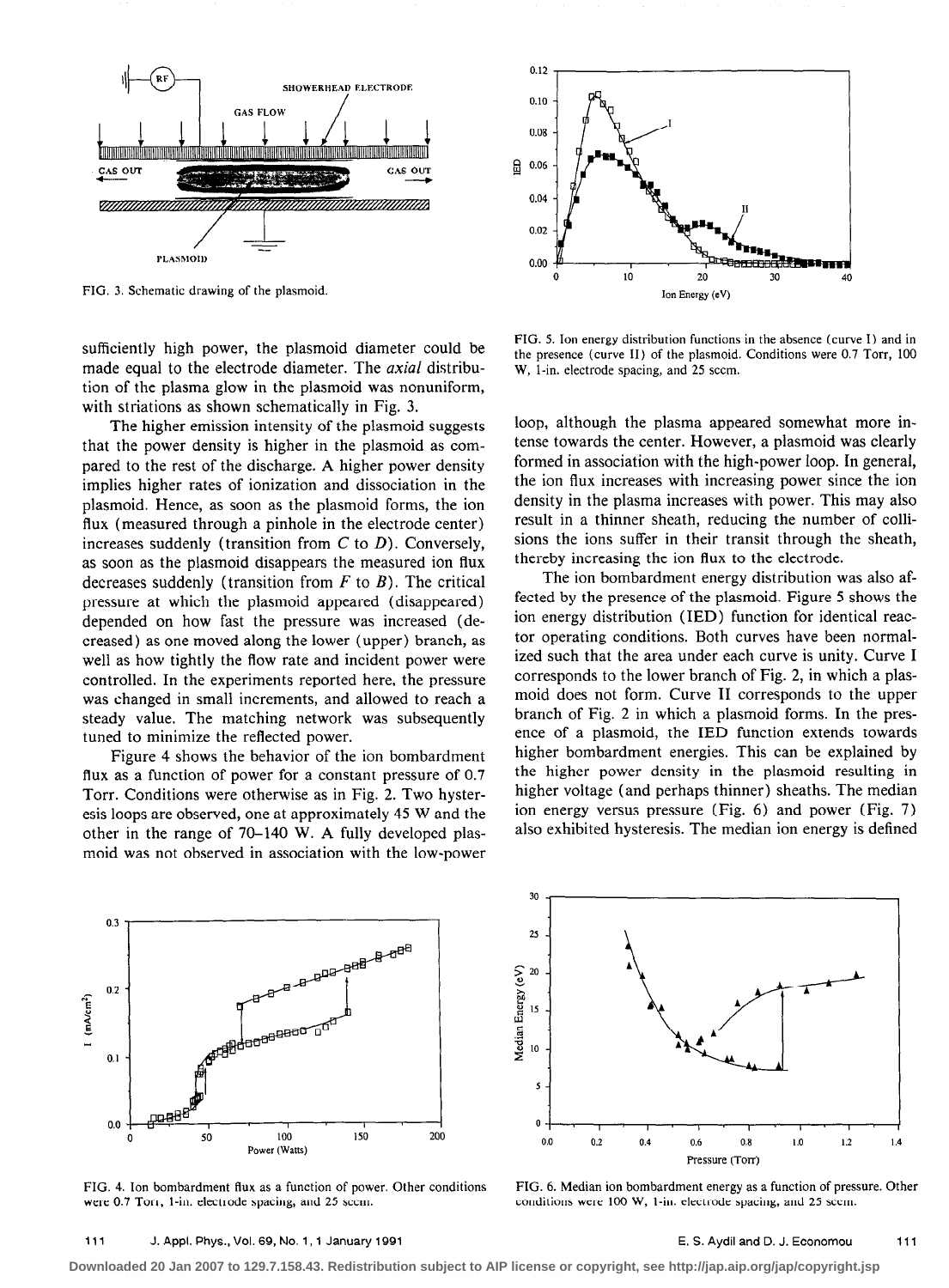

FIG. 7. Median ion bombardment energy as a function of power. Other conditions were 0.7 Torr, l-in. electrode spacing, 25 seem.

such that half the ions striking the electrode have energies lower than the median, and the other half have energies higher than the median. Under the present experimental conditions, the median energy is also representative of the average ion bombardment energy (the two differed by a few eV). In the presence of the plasmoid, both the ion flux to the grounded electrode and the energy of the ions were higher than in the absence of the plasmoid. The low-power loop evident in Fig. 4 is not apparent in Fig. 7 due to the experimental resolution of the median energy ( $\pm 1$  eV) and the expected inaccuracy of the energy analyzer below 5 eV. However the high-power loop associated with the plasmoid formation is clearly seen in Fig. 7.

The plasmoid could also be obtained when the stainless-steel lower electrode was replaced with an alumina electrode. In fact, a plasmoid was formed even in the presence of a silicon wafer. Figure 8 shows the radial distribution of the atomic chlorine density, as measured by actinometry, in the absence and presence of the plasmoid



FIG. 8. Atomic chlorine radial concentration profiles in the absence (curve I, 0.5 Torr) and in the presence (curve II, 0.7 Torr) of the plasmoid during etching of polysilicon film. Other conditions were 100 W , l-in. electrode spacing, and 25 seem.



FIG. 9. Polysilicon radial etch rate profiles in the absence (curve I) and in the presence (curve II) of the plasmoid. Conditions were as in Fig. 8.

(curves I and II, respectively). A lOO-mm wafer covered with a lightly P-doped polysilicon film was resting on the lower SS electrode. The power was 100 W, and the total flow rate was 25 sccm (including 5% Ar used as actinometer). At a pressure of 0.5 Torr a plasmoid is not formed (see also Fig. 2), and the Cl atom density is only slightly nonuniform over the polysilicon surface (curve I). However, the situation is considerably different at a pressure of 0.7 Torr. At this pressure, a plasmoid is formed over the wafer surface and the  $Cl<sub>2</sub>$  dissociation rate is higher in the plasmoid (central) region due to higher power density in the plasmoid. This results in substantially larger Cl atom density gradients with the Cl atom density decreasing from the wafer center to the edge (curve II).

The polysilicon etch rate, as measured by spatially resolved multichannel interferometry, is shown in Fig. 9. Curves I and II correspond to the same conditions as curves I and II of Fig. 8. In the absence of the plasmoid the etch rate is uniform (curve I). In the presence of the plasmoid the etch rate is higher but nonuniform (curve II). The etch rate distribution does not exactly follow the Cl atom density distribution shown in Fig. 8. The etch rate of the lightly doped polysilicon is expected to have a substantial contribution from ion-assisted reactions. Hence the uniformity of the ion bombardment flux will influence the etch uniformity. Under the conditions of Figs. 8 and 9, the diameter of the plasmoid was slightly smaller than the wafer diameter. The etching nonuniformity would have been more severe if larger wafers (e.g., 200 mm) were used.

The plasmoid was not always stable. At extreme conditions (e.g., very high power and pressure), the plasmoid could become unstable, moving off center (symmetry breaking), "jumping" from place to place in a seemingly chaotic fashion, or even rotating between the electrodes.

The plasmoid generally appeared under conditions of high power and pressure. For example, for the relatively low pressure of 0.3-0.5 Torr, a plasmoid was not observed in the power range (IO-180 W) examined. Also, for power values lower than 50 W, a plasmoid was not observed in the pressure range (0.1-1.0 Torr) examined. Electrode

**Downloaded 20 Jan 2007 to 129.7.158.43. Redistribution subject to AIP license or copyright, see http://jap.aip.org/jap/copyright.jsp**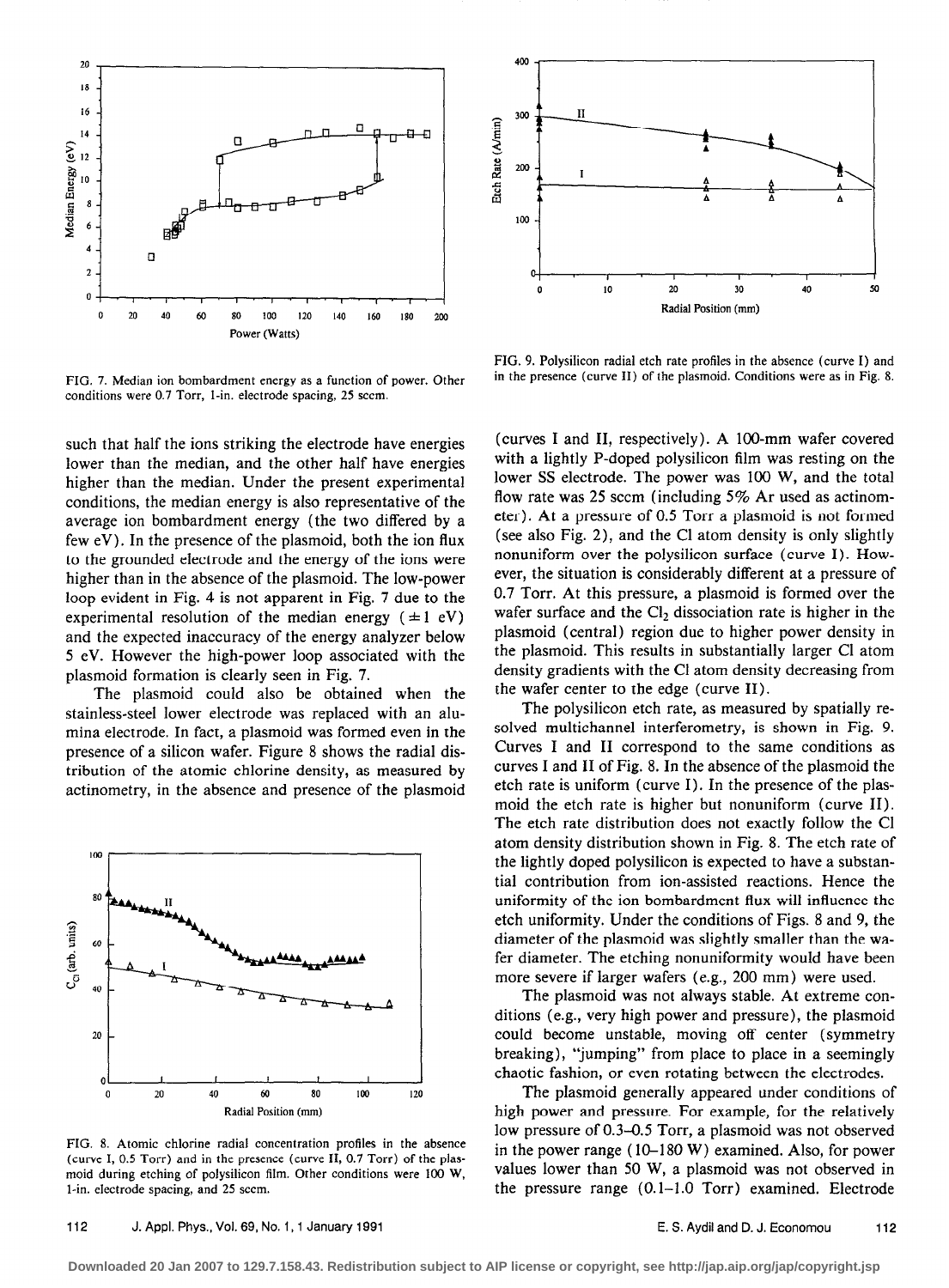temperature had a substantial effect. For example, when the electrodes were heated to 323 K, no hysteresis was observed in the ion flux versus pressure (0.3-l Torr) curve for a power of 100 W (compared to Fig. 2 which is for an electrode temperature of 293 K). However, a slight hysteresis was observed in the ion flux versus power (10-180 W) curve for an electrode temperature of 323 K. The effect of electrode spacing was dramatic. No hysteresis was seen for an electrode spacing of 0.5 in. over the pressure (0.3- 3.0 Torr) and power (10-180 W) ranges examined.

Instabilities and multiple steady states have often been observed in dc discharges, including stationary and traveling waves. For example, Dettmer' observed two different forms of the oxygen discharge sustained in a long tube. He also observed sharp changes in the discharge variables (such as the electric field, current, and atomic oxygen density) as the discharge shifted from one state to the other. The necessary condition for this so-called attachmentionization instability is that the attachment rate coefficient increases faster than the ionization rate coefficient<sup>17</sup> as the electron temperature increases, i.e.,

$$
\frac{\partial k_a}{\partial T_e} > \frac{\partial k_i}{\partial T_e}.
$$

However, our calculations and those of others<sup>3</sup> showed that the above inequality is not satisfied for the chlorine discharge. Therefore, the present results cannot be explained by the attachment-ionization instability mechanism.

Another form of instability often observed at highpressure high-current conditions results in a constriction of the discharge away from the walls of the confining tube.<sup>18</sup> This is attributed to radial gradients in the gas temperature. If the temperature in the central region of the discharge is higher than the edge temperature, the gas number density is lower at the center. This condition can trigger an instability whereby the lower gas number density results in higher electron temperature, and therefore higher ionization rate and current density in the center of the discharge. This in turn leads to higher temperature in the center and a feedback mechanism. The formation of the plasmoid in the experiments presented here could be thought of as a form of discharge constriction. However, the temperature gradients expected under our experimental conditions are probably too low to induce such an instability (see also Ref. 19).

Taillet<sup>20</sup> used a theory developed by Vandenplas and Gould<sup>21</sup> to show that some plasmoids observed in low pressure  $(10^{-4}-10^{-1}$  Torr) rf discharges can be due to the plasma becoming resonance sustained, a series resonance between a capacitive sheath and an inductive bulk plasma. The bulk plasma impedance may have an inductive component due to the inertial mass of the electrons, when the electron collision frequency is less than the applied field frequency. The range of pressures used in this study is high enough such that the electron collision frequency is larger than the applied frequency, and bulk plasma inductance arising from electron inertia may be neglected. However, strongly electronegative plasmas with ion density much

higher than the electron density may exhibit an inductive component due to inertia of the ions.<sup>22,23</sup> In another recent study, contractions of the positive column in electronegative gases were studied theoretically.<sup>24</sup>

Experiments were conducted under conditions for which a plasmoid could be obtained by appropriate adjustment of the pressure (e.g., 100 W, 25 sccm, 1 in. spacing). Different amounts of a noble gas were added to the discharge keeping the total flow rate constant. Pressure was then increased slowly starting from 0.5 Torr. Additions of He or Ar increased the critical pressure at which the plasmoid appeared. For example, the critical pressure at which the plasmoid appeared was increased from 0.86 Torr for pure chlorine to 1.2 Torr by adding 20% He or 40% Ar to the discharge. In another set of experiments, the plasma was operated under conditions where a plasmoid was present (pure chlorine, 0.7 Torr, 100 W, 25 sccm, 1 in. spacing). Then small amounts of He or Ar were bled into the discharge. The flow rate of the additive gas was changed in small increments, and after a change in the flow rate, the discharge was allowed to relax in its steady state. The plasmoid was seen to disappear when the additive gas concentration exceeded approximately 15% for either He or Ar. Nitrogen addition had a dramatic effect. The plasmoid did not appear even when  $1\%$  nitrogen was added to the discharge.

The formation of the plasmoid and the associated instabilities and hysteresis observed in the chlorine discharge may be due to the strongly electronegative nature of the discharge. Indeed, the negative ion density in the  $Cl<sub>2</sub>$  discharge is two orders of magnitude higher than the electron density.<sup>3</sup> Addition of He or Ar may result in a lower concentration ratio of negative ions to electrons, and hence increased electropositive behavior of the plasma.

# IV. CONCLUDING REMARKS

Besides being interesting in their own right, the hysteresis and multiple steady states have important implications from the practical point of view. For example, nonuniform etching may result in the presence of a plasmoid as demonstrated, or the plasma conditions may be irreproducible. Further, care should be exercised when trying to characterize a plasma process using empirical methods, such as response surface methodology, which assume that the dependent variables are a continuous function of the process parameters. Finally, it comes as no surprise to see that in many practical etching systems employing electronegative plasmas, He or Ar gases are added to "stabilize" and "homogenize" the plasma.

In summary, multiple steady states in a 13.56 MHz chlorine glow discharge in a single-wafer etcher have been observed. Ion bombardment flux and energy, atomic chlorine radial concentration profiles, and poly-Si etch rate profiles were presented for the different plasma states. The occurrence of instabilities and multiple steady states in the chlorine discharge may be due to the strongly electronegative nature of the discharge.

**Downloaded 20 Jan 2007 to 129.7.158.43. Redistribution subject to AIP license or copyright, see http://jap.aip.org/jap/copyright.jsp**